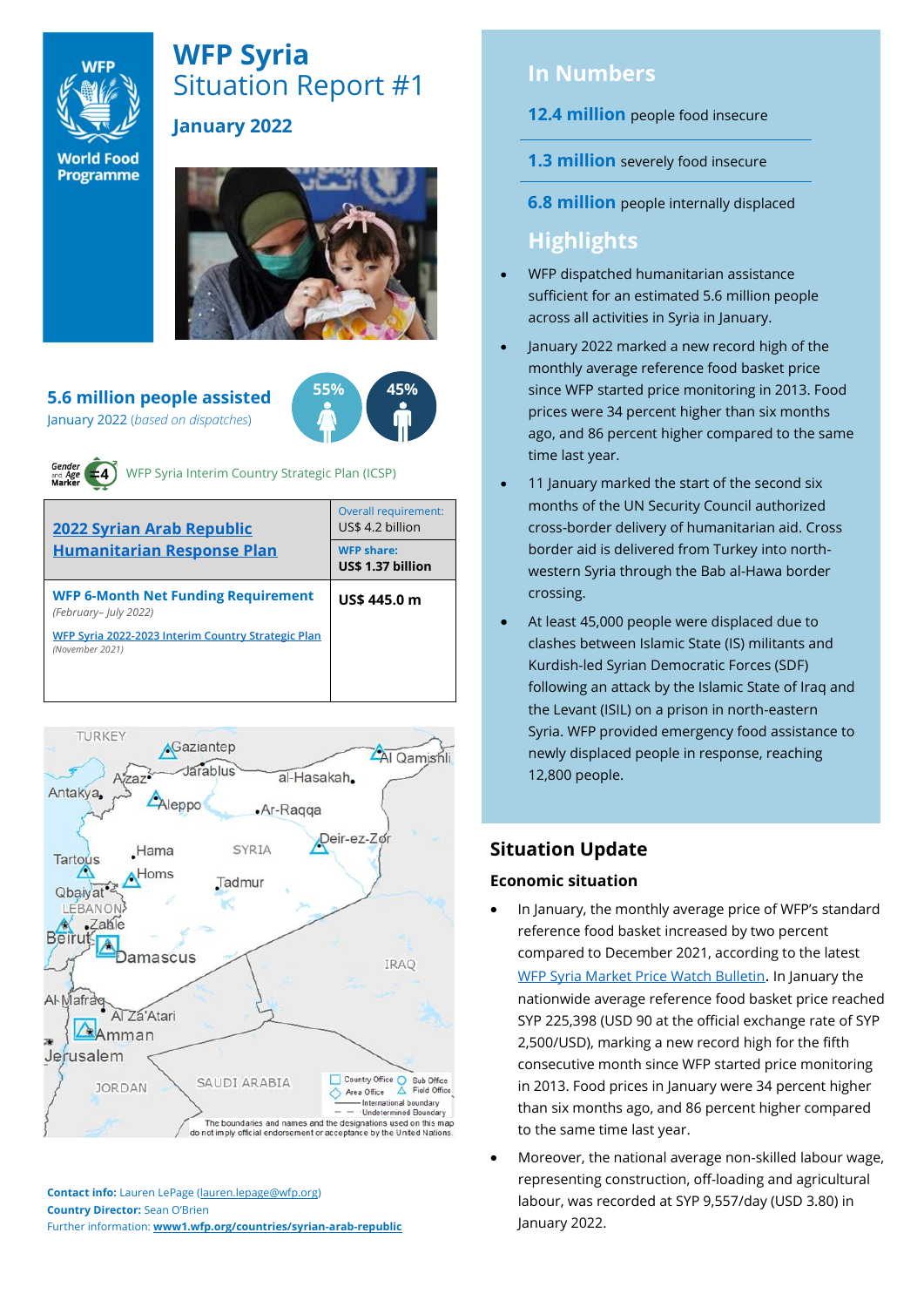• In January 2022, the Syrian pound's informal exchange rate weakened by 1 percent, reaching SYP 3,586/USD. Compared to one year ago, the Syrian pound has depreciated by 19 percent. The official exchange rate and the UN operational rate remains at SYP 2,500/USD.

#### **North-Western Syria**

- 11 January marked the start of the second six months of UN Security Counci[l Resolution 2585 \(2021\),](https://undocs.org/S/RES/2585(2021)) authorizing the continued cross-border delivery of humanitarian assistance from Turkey into north-western Syria, through the Bab al-Hawa border crossing.
- The UN cross-border operation has been complemented by two WFP cross-line convoys in late 2021, providing assistance from government-held parts of Syria. Food and nutrition items from both deliveries were successfully distributed, with the second round of distributions completed on 24 January, reaching some 42,640 people in 51 locations.
- Severe winter weather conditions across north-western Syria continued to impact tens of thousands of IDPs over January, with at least 293 displacement sites impacted between 18-27 January 2022. According to the Camp Coordination and Camp Management (CCCM) cluster, 939 tents were reported destroyed and 9,570 tents damaged, affecting more than 57,000 IDPs. In response, WFP has since 1 December distributed ready to-eat rations (RTEs) for winterizations to some 293,400 people in the north-west.

### **North-Eestern Syria**

- On 20 January, Islamic State of the Iraq and the Levant (ISIL) militants attacked Ghweran prison in southern Al-Hasakeh city, to free some of the 5,000 IS fighters held at the facility. This led to six-day clashes with the Kurdish-led Syrian Democratic Forces (SDF) who manage the facility. Some prisoners escaped and many fighters on both sides were killed.
- Following the attacks, Kurdish authorities imposed a total lockdown in Al-Hasakeh city, and a partial lock down over the entire SDF-held until 30 January, restricting all movements, including for humanitarins. As a result, WFP's GFA and nutrition assistance in Al-Hol and Areesha camps was suspended in late January, and cash-voucher activities in Al-Hasakeh have been disrupted.
- **WFP Syria Situation Report #1** January 2021 Up to 45,000 people were displaced from their homes in southern Al-Hasakeh city to other neighbourhoods in the city. Some people sheltered with family or friends, while others were hosted in six collective shelters that were opened in the Syrian Government-held areas. As of now, most of the 45,000 originally displaced have returned to their homes after the hostilities subsided

and all shelters are closed now except one accommodating about 100 people. Some people also remain displaced in host communities. In response, WFP's partners provided emergency food assistance to some 12,800 displaced people.

#### **Southern Syria**

• The situation in Dar'a Al Balad, Dar'a governorate, was relatively calm in January. WFP's cooperating partner is distributing RTEs to returnee families in Dar'a Al Balad, reaching 27,175 people in December and 24,000 people in January. January distributions will continue to reach an additional 5,000 people.

### **WFP Operations**

• WFP dispatched food and nutrition assistance sufficient for an estimated 5.6 million people across all activities in Syria in January. Additionally, US\$ 3.1 million in cashbased transfers (CBT) was distributed to 156,000 WFP beneficiaries.

#### **General Food Assistance (GFA) Programme**

- In January, WFP dispatched GFA sufficient for some 5.5 million people across all 14 Syrian governorates.
- Due to the security situation in Al-Hasakeh governorate and the related lockdown, WFP was not able to complete January dispatches to Al-Hol camp in January. The January cycle has been extended into February to reach all beneficiaries.
- Cross-border deliveries from Turkey accounted for 27 percent of the total WFP general food assistance dispatched. This includes food rations for some 1.5 million people areas of Idlib and Aleppo governorate inaccessible from inside Syria.

#### **Livelihoods, Resilience and Social Safety Nets**

• WFP reached some 25,000 people under its livelihoods, resilience, and social safety-nets-projects by providing kitchen gardens, food processing units, and thyme cultivation assistance across many governorates in Syria.

#### **School Feeding Programme**

- In January, WFP reached some 445,700 children with fortified date bars in 1,430 schools across the country.
- The fresh meals programme reached 34,000 children in Aleppo in January 2021.
- WFP also supported 32,300 out of school children with food vouchers in Al Hasakeh, Aleppo, Damascus, Dar'a, Deir Ezzor, Hama, Homs, Lattakia, Quneitra, Rural Damascus and Tartous governorates.

#### **Nutrition Programme**

• WFP dispatched nutrition products for the prevention of acute malnutrition and micronutrient deficiencies for 202,700 children (6-23 months old) and Pregnant and